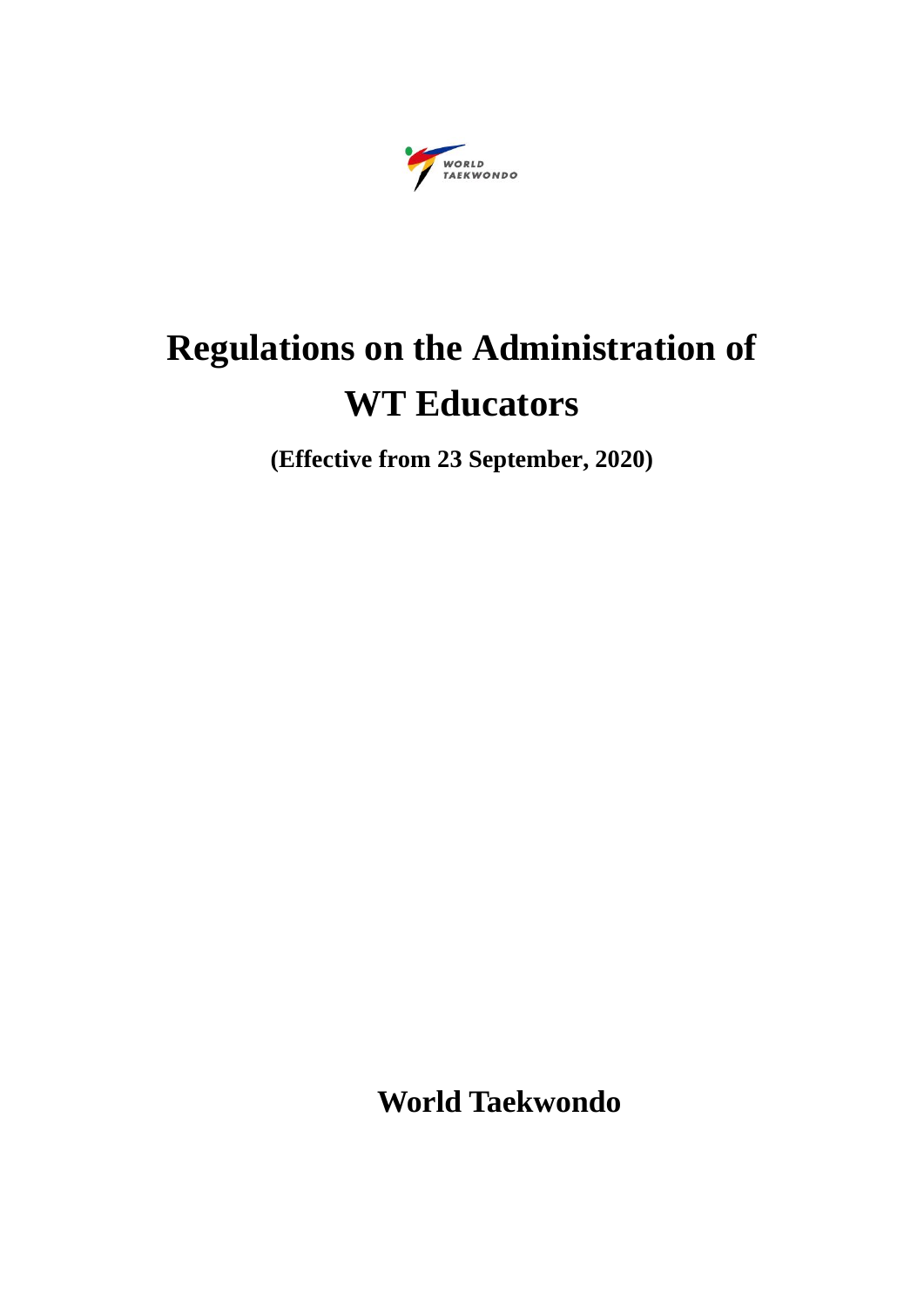## **1. Objective**

These regulations are to efficiently administrate the Educators of the WT (hereinafter "WT Educators") who shall be assigned to teach at the WT Coach Certification Courses (Kyorugi) and in other education programs determined by WT, in accordance with the Article 8.2.c and 22.6 of WT Statutes.

# **2. Administration**

Overall administration of the WT Educators shall be managed by the WT Secretariat in cooperation with the Global Membership System (GMS).

# **3. Certification**

The WT will grant certification to WT Educators who have successfully attended the Educator Certification Course and passed the requested test that are conducted by the WT.

## **4. Educator Certification Course**

The Educator Certification Courses shall be conducted by the WT only.

- 4.1 Qualification for application
	- 4.1.1 Applicant who has experience and knowledge of Taekwondo Education determined by the WT;
	- 4.1.2 Applicant who is recommended by the pertinent Member National Association ('MNA") or Continental Union ("CU") and WT recognized Training Centers in case hosting the pertinent course; and
	- 4.1.3 Applicant who has a good command of the English language both in speaking and writing.
- 4.2 General Information
	- 4.2.1 Lecturers: WT will appoint the lecturers of the Educator Certification Courses.
	- 4.2.2 Registration Fee: Applicants shall pay the prescribed registration fee as set out in the Outline to be sent out prior to every Educator Certification Course. The registration fee shall be exempted only once for those who re-apply for the course within 2 years after failure in passing the test at the previous course.
	- 4.2.3 Registration Process: Applicants shall complete and submit the WTdesignated Application Form, complete with a Curriculum Vitae and passport-sized photograph. WT may limit the number of applicants in consideration of the balanced development of Taekwondo among the MNAs and CUs. The process may be done via GMS online registration system.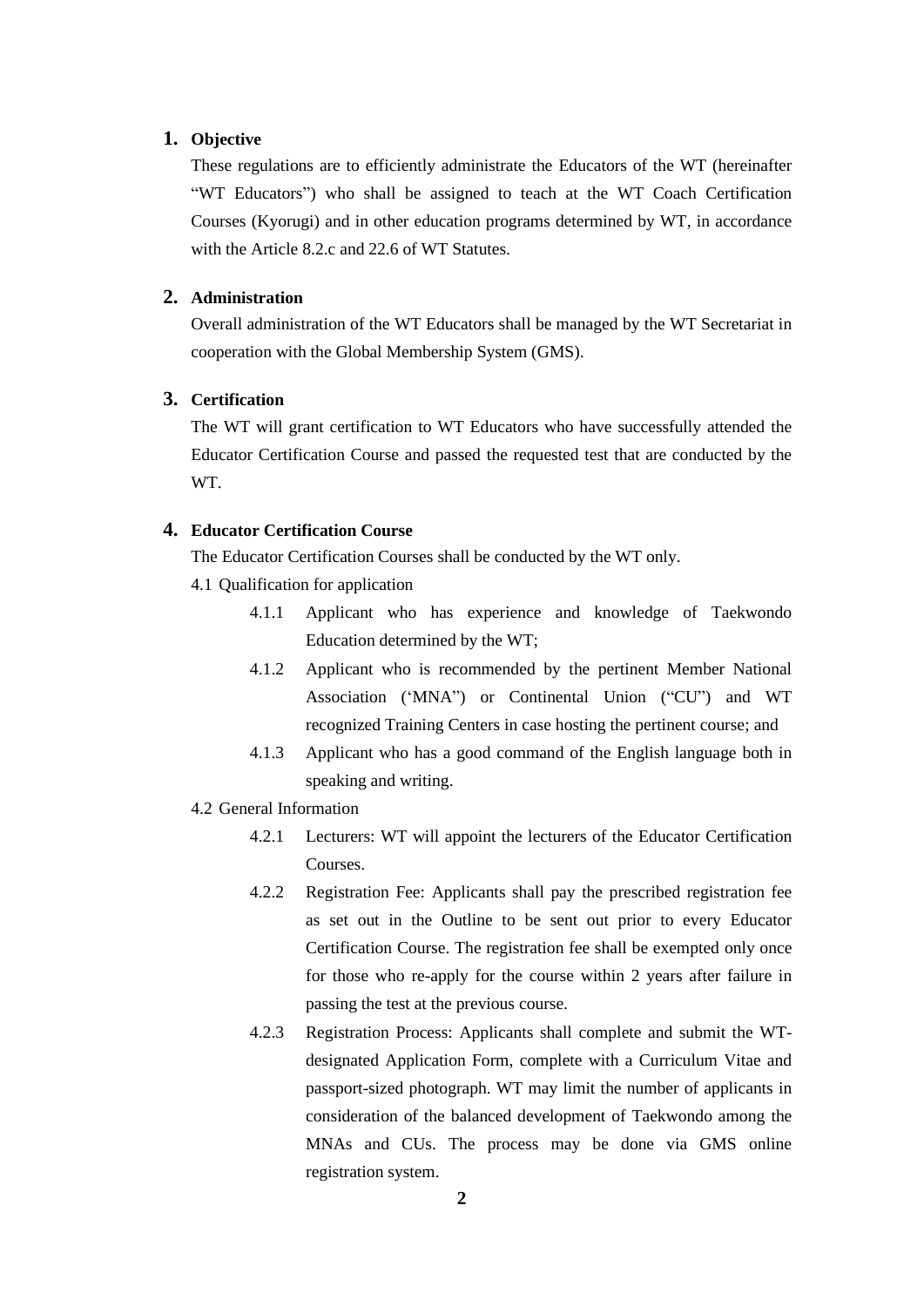- 4.2.4 WT will not provide any financial support for the applicants of the Educator Certification Course, unless otherwise specified in the outline. Therefore, costs such as airfares and accommodation charges shall be covered by the participants.
- 4.2.5 Curriculum: The WT Education Committee shall develop and update the Educator Certification Course curriculum. The curriculum will include but not be limited to the topics below:
	- WT Rules and Administration
	- Competition Rules and Case Studies
	- Games Management
	- Medical Care and Anti-Doping
	- Safeguarding
	- Ethics
	- Sport Psychology
	- Skills on teaching/coaching
	- Other subjects deemed necessary
- 4.2.6 Hours of education: Minimum of 20 hours (in case of online course, hours of education may be adjusted)
- 4.2.7 Evaluation test: A typical evaluation test will comprise a Written Test (40 points), a Presentation (40 points) and an Interview (20 points). The applicant must score at least 80 points in total, and not have any of the tests fall below 40% of the designated points, in order to pass the evaluation test and be certified.
	- 4.2.7.1 Explanation: If one of the tests falls below 40% of the designated points (e.g. below 16 points in Written Test or in Presentation, or 8 points in Interview), the applicant shall fail the Educator Certification Course even if the total score is at least 80 points.

## **5. Activation**

- 5.1 Once an applicant has passed the Educator Certification Course test and is certified as a WT Educator, no annual membership fee shall be required.
- 5.2 WT shall send certificates, membership card and information on administration of educators within a month after certification as a WT Educator.

## **6. Classification of class and Promotion**

- 6.1 WT Educators are classified into two categories of classes as follows:
	- 6.1.1 'B' class is granted to an applicant who has successfully passed the Educator Certification Course test.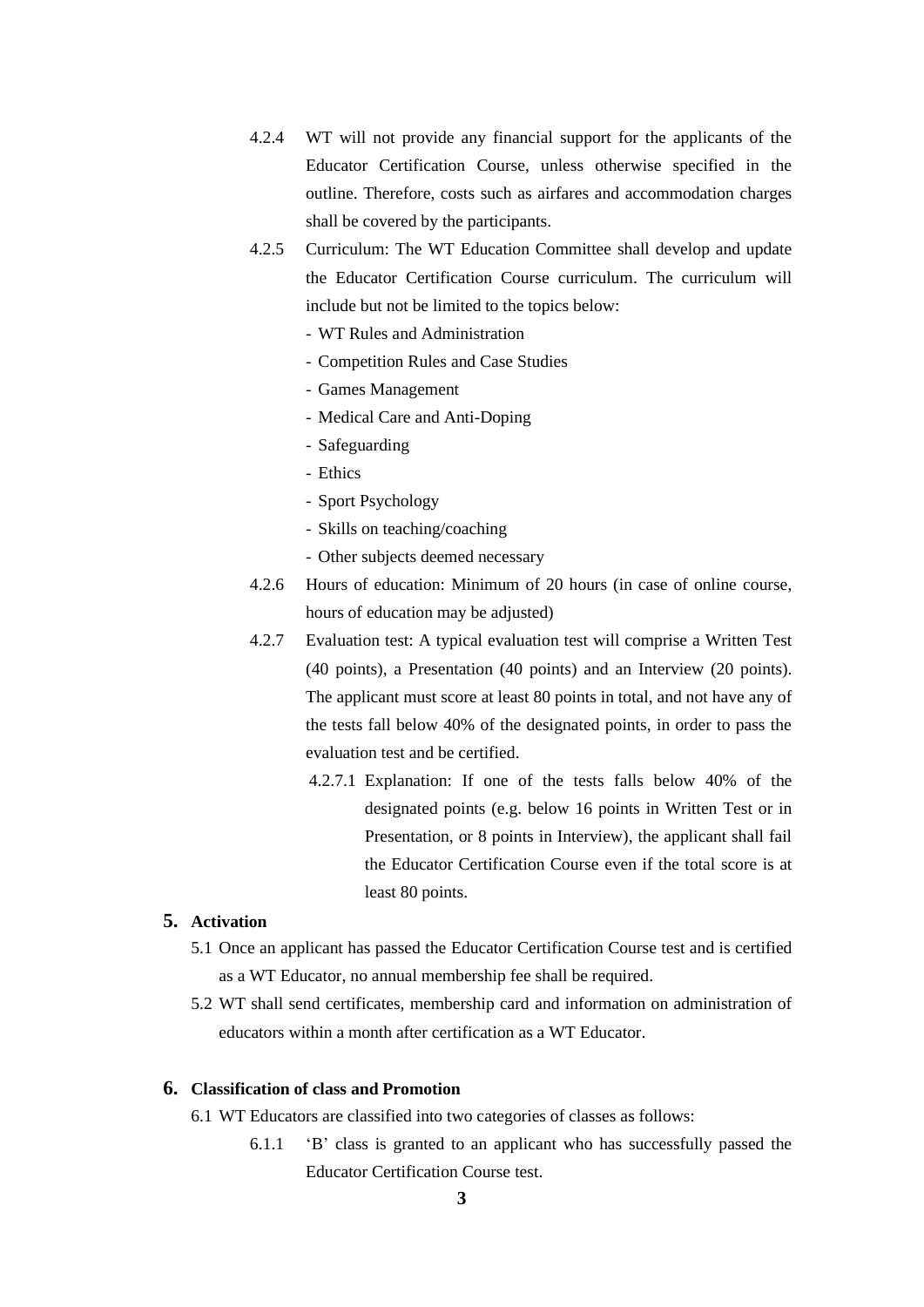- 6.1.2 'A' class is granted to the holder of a 'B' class Educator Certificate who satisfies one of the following conditions:
	- Passage of 5 years or more after obtaining B class
	- Minimum of 10 times Education experiences at the WT Coach Certification Courses conducted by the WT
	- Participating in and successfully passing the Special Advanced Educator Refresher Course test

## **7. Educator Refresher Course**

- 7.1 WT shall conduct an Educator Refresher Course if it is deemed that there is a need to update the educators on amended rules and/or programs.
- 7.2 All certified WT Educators are requested to attend a minimum of one Refresher Course within 2 years of validation period to renew the certificate.
- 7.3 Registration Fee: Applicants shall pay the prescribed registration fee as set out in the Outline sent out prior to every Educator Refresher Course.
- 7.4 A graduation diploma will be given to WT Educators who have completed the Educator Refresher Course.

## **8. Validation and Revocation**

- 8.1 The WT Educator certificate shall be valid for 2 years after passing the Educator Certification Course.
- 8.2 A WT Educator's certificate shall be automatically revoked if the WT Educator fails to participate in a refresher course within 2 years from the first day of the certificate validation.
- 8.3 The WT Educator may restore his/her revoked certification by attending and passing the test of another WT Educator Certification Course. The registration fee is exempt only once if the WT Educator attends the course within 2 years from revocation of the certificate.

## **9. Selection and assignment of Educators**

- 9.1 WT shall select and assign the WT Educator who will carry out the Coach Certification Course conducted or approved by the WT.
- 9.2 For effective selection of the WT Educators, the CUs and/or MNAs are requested to submit the hosting application for Level I and/or Level II Coach Certification Courses to the WT by end of October for the following year's courses. 'A' class WT Educator shall be permitted to carry out all Levels (Level I, II and III) of the Coach Certification Courses, while 'B' class WT Educator shall only be permitted to carry out Level I and Level II Coach Certification Courses.